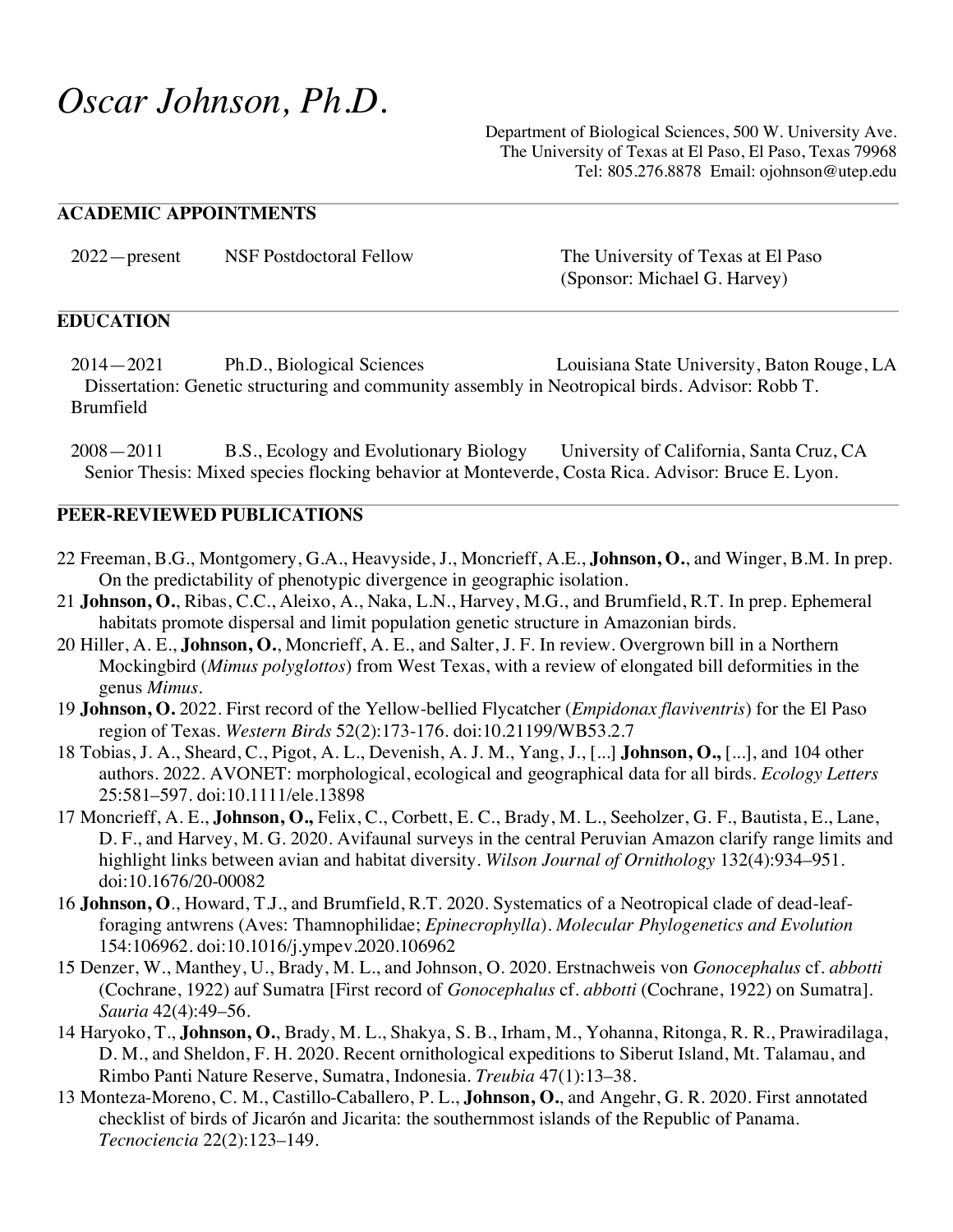- 12 Shakya, S. B., Irham, M., Brady, M. L., Haryoko, T., Fitriana, Y. S., **Johnson, O.**, Moyle, R. G., Prawiradilaga, D. M., and Sheldon, F. H. 2020. Observations on the relationship of some Sundaic passerine taxa (Aves: Passeriformes) previously unavailable for molecular phylogenetic study. *Journal of Ornithology* 161:651–664. doi:10.1007/s10336-020-01766-9
- 11 Capunitan, D., **Johnson, O.**, Terrill, R. S., and Hird, S. 2020. Evolutionary signal in the gut microbiomes of 74 bird species from Equatorial Guinea. *Molecular Ecology* 29(4):829–847. doi:10.1111/mec.15354
- 10 Salter, J. F., **Johnson, O.**, Stafford III, N. J., Herrin Jr., W. F., Schilling, D., Cedotal, C., Brumfield, R. T., and Faircloth, B. C. 2019. A highly contiguous reference genome for Northern Bobwhite (*Colinus virginianus*). *G3:Genes|Genomes|Genetics* 9(12):3929–3932.
- 9 Moncrieff, A. E., **Johnson, O.**, Lane, D. F., Álvarez Alonso, J., Balta, K., Eckhardt, K., Armenta, J., Valqui, T., Hernández, F., Soto Huaira, M., Mur, C., Harvey, M. G., Verde-Guerra, K., and Figueroa Ramírez, S. 2019. Avifaunal surveys along the lower Huallaga River, Region of Loreto, Peru: new distributional records, collection of topotypes, and taxonomic implications. *Wilson Journal of Ornithology* 131(3):486– 501.
- 8 **Johnson, O.\***, Moncrieff, A. E.\*, Lane, D. F., Beck, J., Angulo-Pratolongo, F., and Fagan, J. 2018. A new species of antbird (Passeriformes: Thamnophilidae) from the Cordillera Azul, San Martín, Peru. *The Auk: Ornithological Advances* 135:114-126.
- 7 **Johnson, O.** 2017. Notes on the nesting behavior of the Gray-mantled Wren (*Odontorchilus branickii*). *Ornitologia Neotropical* 28:175–179.
- 6 Cooper, J. C., **Johnson, O.**, Davis, T. J., Terrill, R. S., Wolfe, J. D., Brzeski, K. E., Motove Etingüe, A., and Powell, L. L. 2017. Notes on the distribution of the avifauna of Bioko Island, Equatorial Guinea, including one new country record. *Malimbus* 39:1–15.
- 5 Shizuka, D., Chaine, A. S., Anderson, J., **Johnson, O.**, Laursen, I. M., and Lyon, B. E. 2014. Across-year social stability shapes network structure in wintering migrant sparrows. *Ecology Letters* 17:998–1007.
- 4 **Johnson, O.** and Billings, M. J. 2014. The Mangrove Yellow Warbler reaches California. *Western Birds*. 45:160–162.
- 3 **Johnson, O.**, Pyle, P., and Tietz, J. 2013. The subspecies of the Song Sparrow on Southeast Farallon Island and in central California. *Western Birds* 44:162–170.
- 2 **Johnson, O.**, Sullivan, B. S., and McCaskie, G. 2012. The 36th report of the California Bird Records Committee: 2010 records. *Western Birds* 43:164–188.
- 1 **Johnson, O.** 2010. Primer registro de rascón café (*Amaurolimnas concolor*) en Monteverde, Puntarenas, Costa Rica. *Zeledonia* 14:57–58.
- \* These authors contributed equally to this manuscript

## **OTHER PUBLICATIONS**

- 4 **Johnson, O.** 2022. A taxonomic revision of the genus *Chondrohierax*. https://doi.org/10.31219/osf.io/hxsby
- 3 **Johnson, O.** 2016. Pearly-breasted Conebill (*Conirostrum margaritae*), Neotropical Birds Online (T. S. Schulenberg, Editor). Ithaca: Cornell Lab of Ornithology.
- 2 **Johnson, O.**, and A. Wang. 2012. Hanging by a thread: birds and conservation on Kaua'i. *Winging It*  $24(3):1-6.$
- 1 **Johnson, O.** 2010. Book review: *Birds of the US-Mexico Borderlands: Distribution, Ecology, and Conservation,* by J. Ruth, T. Brush, and D. Krueper, associate editors. *Western Birds* 41:60–61.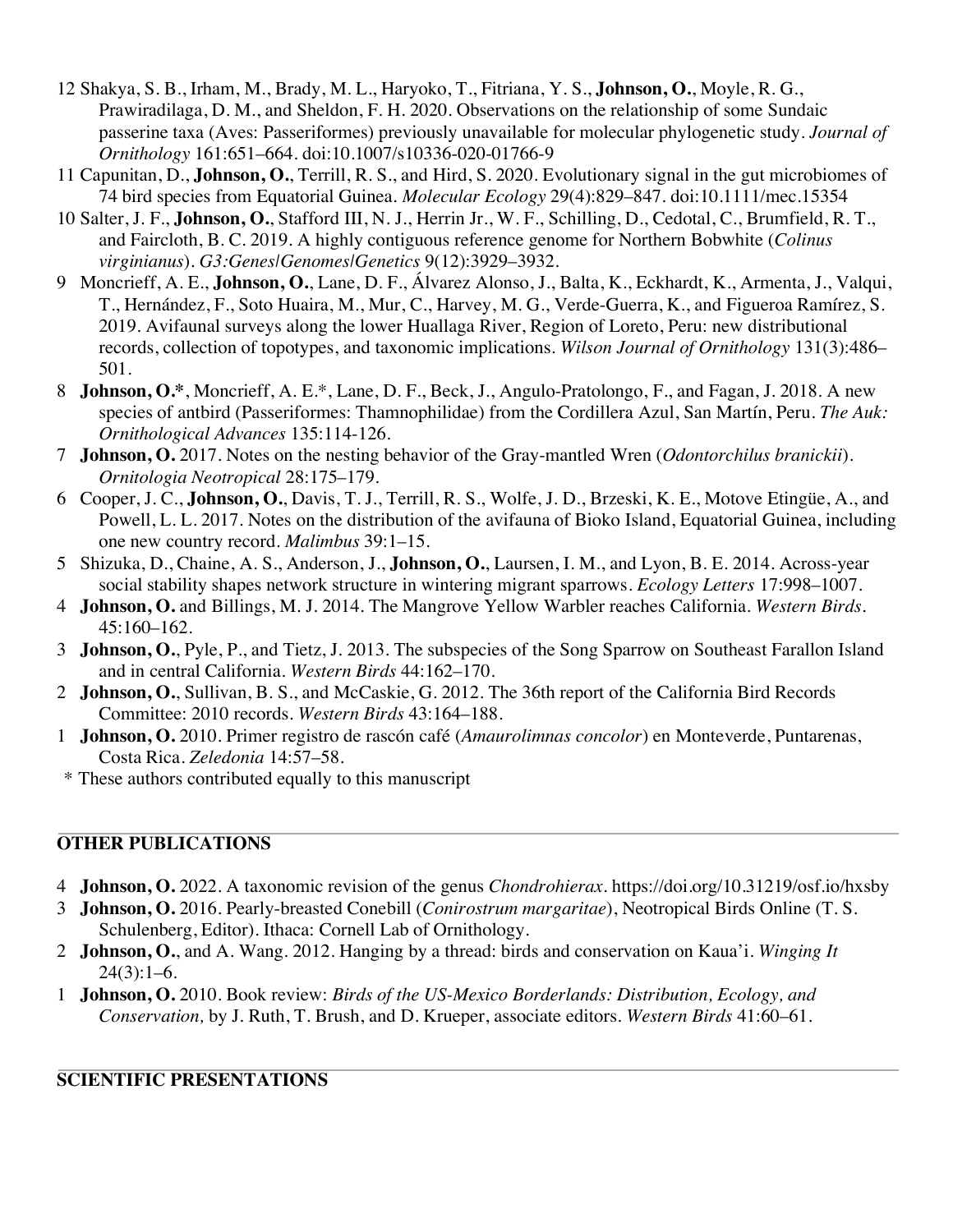- 14 **Johnson, O**., Barber, R., Bravo, G., Claramunt, S., Derryberry, E., Harvey, M., Marcondes, R., Rego, M., Tobias, J., and Brumfield, R.T. 2021. (Talk). Time to sympatry in suboscine passerines. American Ornithological Society Conference.
- 13 **Johnson, O**., Howard, J. T., and Brumfield, R. T. 2020. (Poster). Systematics of a Neotropical clade of dead-leaf foraging suboscines. North American Ornithological Conference.
- 12 **Johnson, O**. and Brumfield, R. T. 2019. (Talk). Comparative phylogeography of Amazonian riverine island birds. American Ornithological Society Conference.
- 11 Hird, S., Capunitan, D., **Johnson, O**., Terrill, R. S. 2019. (Talk). Evolutionary signal in avian microbiomes. Evolution.
- 10 **Johnson, O**. and Brumfield, R. T. 2019. (Talk). Comparative phylogeography of Amazonian riverine island birds. LSU BioGrads Symposium.
- 9 Hird, S., Capunitan, D., **Johnson, O**., Terrill, R. S. 2019. (Keynote talk). Evolutionary signal in avian microbiomes. Pioneer Valley Microbiology Symposium.
- 8 **Johnson, O**. 2018. (Invited talk). Recent LSU Museum of Natural Science expeditions to South America; science, discovery, and exploration. Baton Rouge Audubon Society.
- 7 **Johnson, O**. 2016. (Talk). Expedition Travelogue Part I: Ornithology in Africa. Louisiana State University Museum of Natural Science Seminar.
- 6 **Johnson, O.** and Robb T. Brumfield. 2016. (Talk). Phylogeographic patterns of Amazonian river-island birds. North American Ornithological Conference.
- 5 Freitas, L., Delgado-Jaramillo, M., Cabanne, G., **Johnson, O.,** and Luciano Naka. 2016. (Talk). História evolutiva e conservatismo de nicho de *Myrmorchilus strigilatus*: um táxon endêmico de duas florestas secas neotropicais. XXIII Congresso Brasileiro de Ornitologia.
- 4 **Johnson, O**. 2015. (Talk). Expedition Travelogue Part II: Peru. Louisiana State University Museum of Natural Science Seminar.
- 3 **Johnson, O.** 2015. (Talk). Within- and across-year social cohesion in wintering sparrows revealed by social networks. Louisiana State University Museum of Natural Science seminar.
- 2 Shizuka, D., Chaine, A. S., Johnson, O., Laursen, I. M, and Lyon, B. 2014. (Talk). Within- and across- year social cohesion in wintering migrant sparrows revealed by social network analysis. AOU/COS/SCO Joint Meeting.
- 1 **Johnson, O.** 2006. (Poster). Associations between wind speed and wing-strain in mist-net captured birds. Poster presentation. Ventana Wildlife Society Semi-annual Staff Conference.

## **AWARDS, GRANTS, AND SCHOLARSHIPS**

| 2021 | <b>National Science Foundation Postdoctoral</b>          | \$138,000 |
|------|----------------------------------------------------------|-----------|
|      | Research Fellowship in Biology                           |           |
| 2019 | <b>LSU Dissertation Year Fellowship</b>                  | \$18,000  |
| 2018 | Outreach Award – LSU Museum of Natural Science           |           |
| 2017 | Virginia L. Mouw Award in Ornithology                    | \$200     |
| 2017 | Wetmore Award – American Ornithological Society          | \$2,400   |
| 2017 | Chapman Grant – American Museum of Natural History       | \$1,900   |
| 2016 | Student travel award – American Ornithologists' Union    | \$265     |
| 2016 | National Science Foundation Graduate Research Fellowship | \$102,000 |
| 2007 | Maxwell Scholar                                          | \$1000    |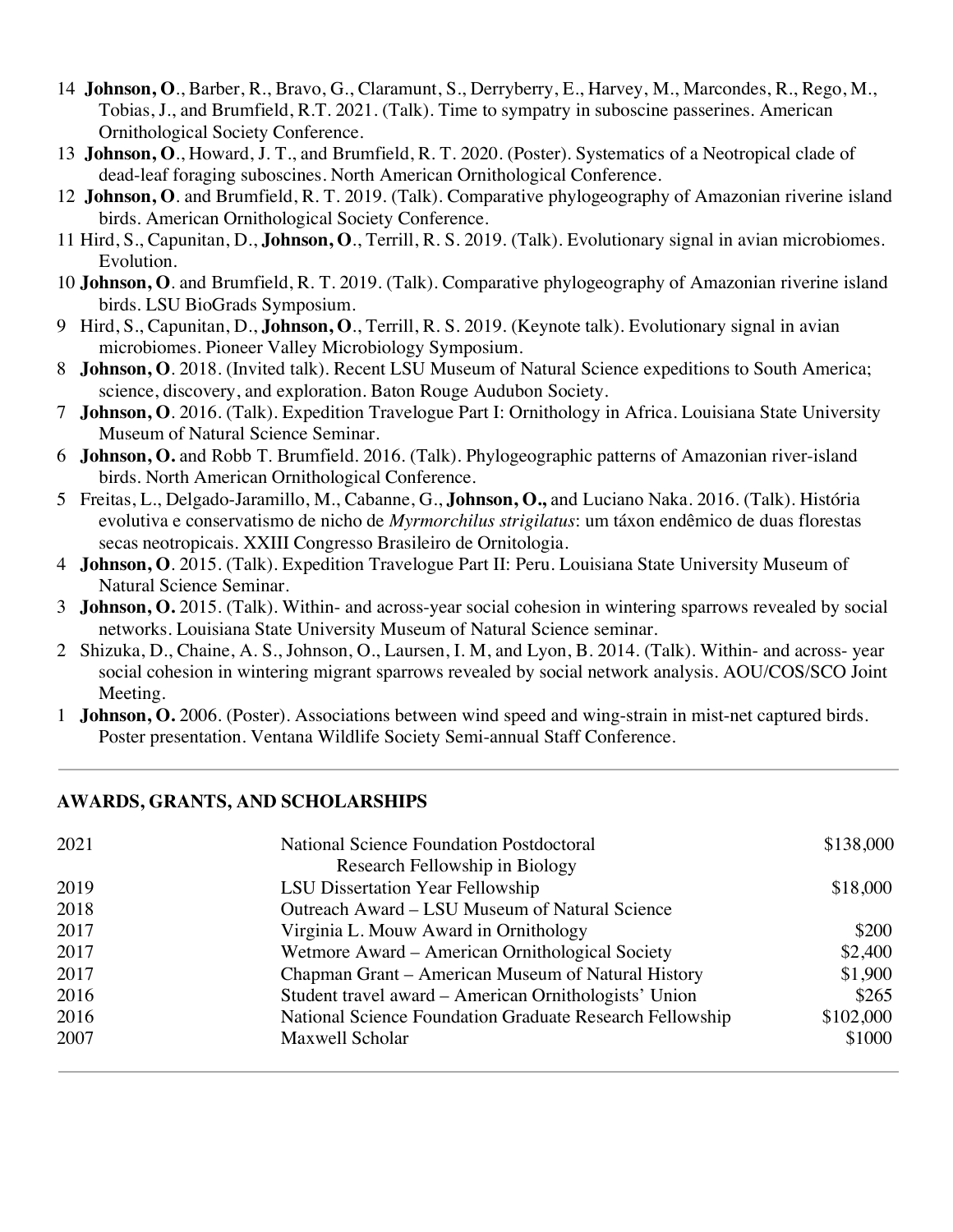#### **TEACHING EXPERIENCE**

#### *Teaching Assistant*

Principles of Genetics (LSU Sophomore course) Jan 2015 – May 2015 Biological Laboratories for Science Majors (LSU Freshman course) Aug 2014 – Dec 2014

#### *Mentorship*

 Miguel Solis, undergraduate student at The University of Texas at El Paso (2022 – present) Jeffrey T. Howard, undergraduate student at Louisiana State University (2017 *–* 2019) Trained 21 field assistants, undergraduate and graduate students, postdoctoral researchers, and professors in bird specimen preparation techniques (2016 – 2022)

## **CURATORIAL EXPERIENCE**

| Ornithology, LSU Museum of Natural Science<br>Curatorial Assistant                                                                                | Aug $2019 -$ May $2020$                                                       |
|---------------------------------------------------------------------------------------------------------------------------------------------------|-------------------------------------------------------------------------------|
| Genetic Resources, LSU Museum of Natural Science<br>Curatorial Assistant                                                                          | Jul $2015 - Aug\ 2016$                                                        |
| Botany, Univ. of California Santa Cruz Museum of Natural History<br>Curatorial Assistant<br>Mammalogy, Santa Barbara City College Teaching Museum | Sep 2009 – Mar 2010<br>& Jan 2011 - Mar 2011<br>Aug $2007 - \text{Jun } 2008$ |
| Curatorial Assistant<br>Ornithology, Santa Barbara Museum of Natural History<br><b>Assistant Curator</b>                                          | Jan $2005 -$ Sep 2008                                                         |

## **SERVICE**

Committees:

American Ornithological Society Natural History Collections Committee American Ornithological Society Early Career Systematics Group

Reviews provided: 12

Journals: *Molecular Phylogenetics and Evolution*, *Ornithology*, *Global Ecology and Biogeography*, *Ecology and Evolution*, *Revista de la Academia Colombiana de Ciencias Exactas Físicas y Naturales, Check List*, *Journal of Natural History*, *Western Birds*

#### **OUTREACH**

| Louisiana Ornithological Society                             | Oct 2019 |
|--------------------------------------------------------------|----------|
| eBird best practices (talk)                                  |          |
| <b>Gulf Coast Bird Club</b>                                  | Oct 2019 |
| $eBird$ basics (talk)                                        |          |
| Louisiana Ornithological Society                             | Mar 2018 |
| eBird basics workshop                                        |          |
| Baton Rouge Westdale Middle School Family STEM night         | Dec 2018 |
| Outreach to middle school kids for Museum of Natural Science |          |
| Acadiana Master Naturalists Bird Workshop                    | Dec 2018 |
| Bird specimen preparation demo                               |          |
| Acadiana Master Naturalists Bird Workshop                    | Sep 2018 |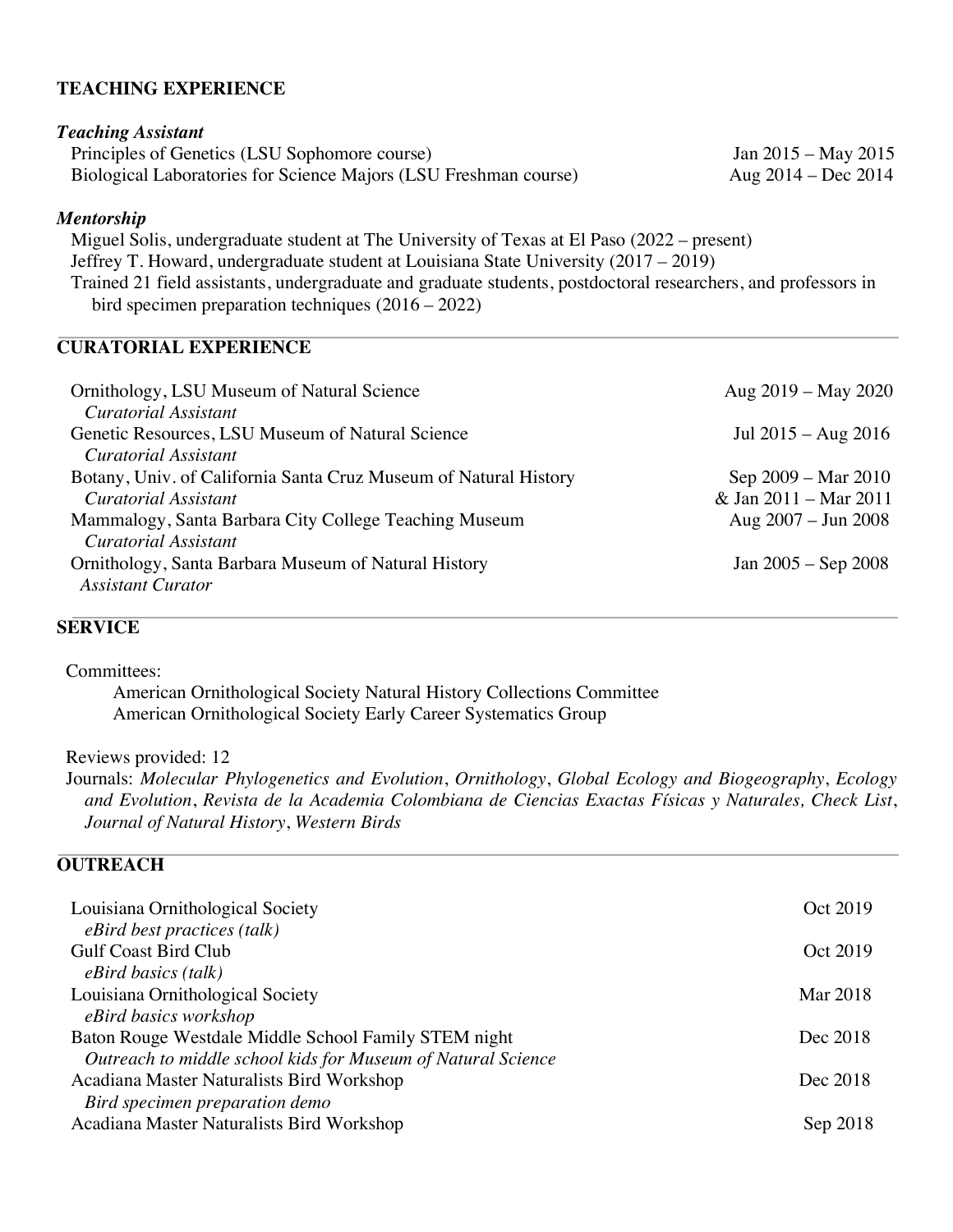| Behind the scenes tours of museum collection                            |                  |
|-------------------------------------------------------------------------|------------------|
| Seminar series coordinator -- LSU Museum of Natural Science             | <b>Fall 2018</b> |
| Invite, organize visits, and host seminar speakers during Fall semester |                  |
| 4H Wildlife Competition Group                                           | Jun 2018         |
| Taught middle and high school students bird identification              |                  |
| <b>Audubon Day</b>                                                      | May 2018         |
| LSUMNS outreach for the general public                                  |                  |
| Acadiana Master Naturalists Bird Workshop                               | May 2018         |
| Behind the scenes tours of museum collection                            |                  |
| LSU Museum of Natural Science Birdathon fundraiser                      | May 2017         |
| Coordinator                                                             |                  |
| Acadiana Master Naturalists Bird Workshop                               | Sep 2017         |
| Behind the scenes tours of museum collection                            |                  |
| LSUMNS Night at the Museum – Birds                                      | Sep 2017         |
| Education event for the general public                                  |                  |
| LSU Museum of Natural Science Birdathon fundraiser                      | Apr 2017         |
| Coordinator                                                             |                  |
| LSUMNS Special Saturdays - Birds & Beaks                                | Dec 2016         |
| Talks and activities about birds for 5-12 year old kids                 |                  |
| Baton Rouge Westdale Middle School Family STEM night                    | Nov 2016         |
| Outreach to middle school kids for Museum of Natural Science            |                  |
| LSU Museum of Natural Science Birdathon fundraiser                      | Apr 2016         |
| Coordinator                                                             |                  |
| LSUMNS 6 <sup>th</sup> Grade Day                                        | Nov 2015         |
| Museum tours and outreach for local 6 <sup>th</sup> grade students      |                  |
| <b>LATM LSTA Conference</b>                                             | Nov 2015         |
| Outreach to local school teachers                                       |                  |
| LSU Museum of Natural Science Birdathon fundraiser                      | Apr 2015         |
| Team member                                                             |                  |

# **MUSEUM EXPEDITIONS**

| Aug - Sep 2019   |
|------------------|
|                  |
| Jul 2019         |
|                  |
| $Feb - Apr 2018$ |
|                  |
| Jan 2018         |
|                  |
| May 2017         |
|                  |
| $Sep - Oct 2016$ |
|                  |
| $Jun - Jul 2016$ |
|                  |
| Jan – Feb 2016   |
|                  |
|                  |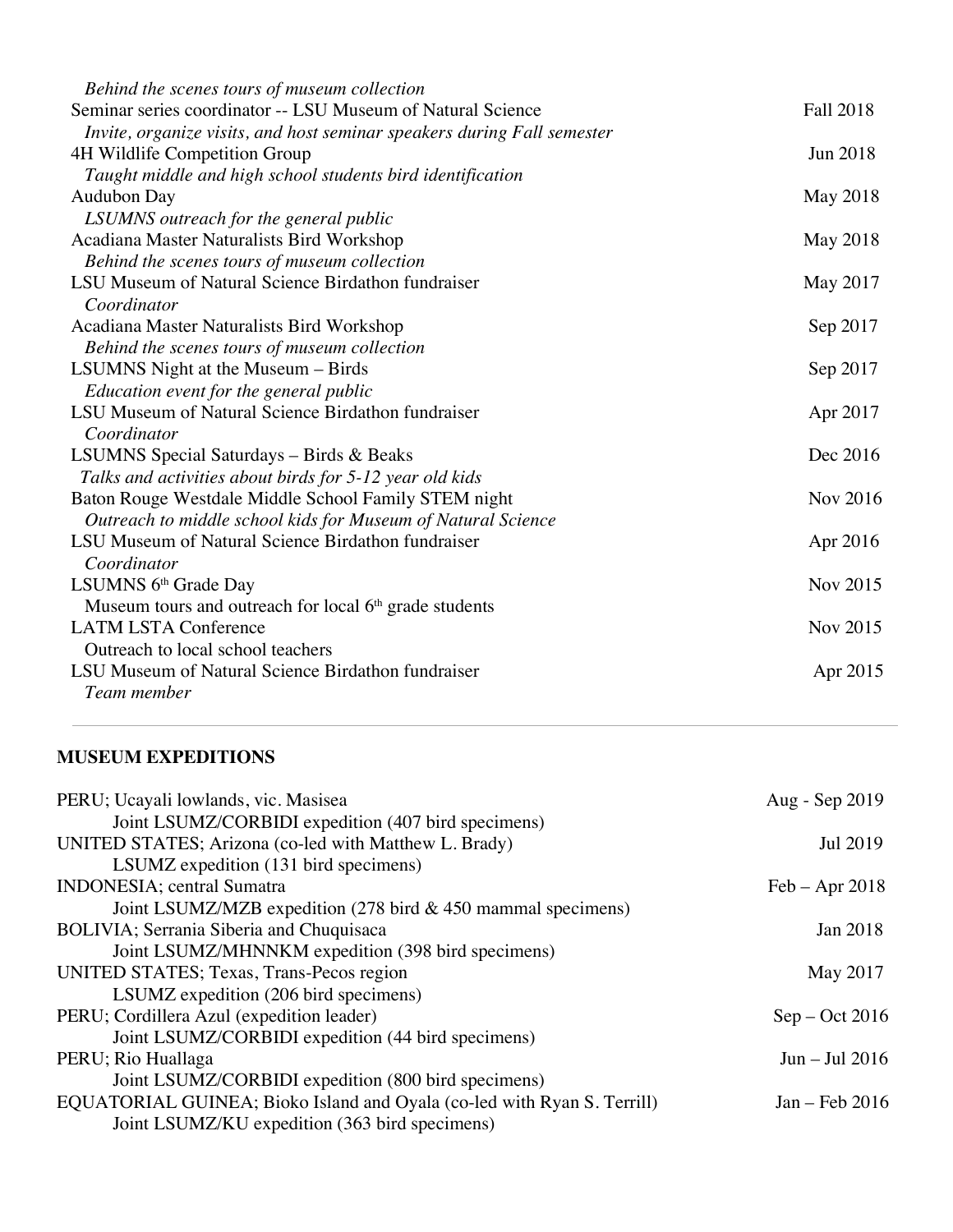PERU; Cerros del Sira, Gran Pajonal, and upper Rio Ucayali (co-led with Glenn F. Seeholzer) Sep – Oct 2015 Joint LSUMZ/CORBIDI expedition (420 bird specimens)

# **PROFESSIONAL EXPERIENCE**

| Smithsonian Migratory Bird Center; Madison, Indiana                                           | Apr $2014 - Aug 2014$          |
|-----------------------------------------------------------------------------------------------|--------------------------------|
| Crew Leader; breeding demography of Wood Thrush                                               |                                |
| Stanford University; San Vito, Costa Rica                                                     | Jan 2014 – Mar 2014            |
| Lead Bird Bander; effects of coffee farms on bird diversity                                   |                                |
| WEST, Inc.; Riverside County, California                                                      | Aug $2013 - Dec 2013$          |
| Field Biologist; Environmental impact surveys for solar farms                                 |                                |
| Great Basin Bird Observatory; Lake Havasu City, Arizona                                       | $Mar - Jun 2013$               |
| Field Technician; Territory mapping of riparian breeding birds                                |                                |
| Kaua'i Endangered Seabird Recovery Project; Hanapepe, Hawaii                                  | Mar $2011 - Oct$ $2012$        |
| Endangered Seabird Field Assistant, Avian Research Technician; surveys of endangered seabirds |                                |
| Point Reyes Bird Observatory; Southeast Farallon Island, California                           | Aug – Oct 2010, Oct – Dec 2011 |
| Migratory Landbird Intern; banding and surveys of migratory birds                             |                                |
| UC Santa Cruz - Croll Lab; Santa Cruz, California                                             | Sep 2009 – Mar 2010            |
| Volunteer; gull and raven surveys                                                             |                                |
| UC Santa Cruz – Gilbert Lab; Santa Cruz, California                                           | Apr 2009 – Jan 2010            |
| Volunteer; bird and mammal surveys on long-term ecological research plot                      |                                |
| Smithsonian Institution; Santa Cruz Island, California                                        | <b>Jun 2008</b>                |
| Field Assistant; banding and monitoring Island Scrub-Jays                                     |                                |
| UC Santa Barbara; Fairbanks, Alaska                                                           | $May - Jul 2007$               |
| Field Assistant; Experimental research on Yellow Warbler breeding biology                     |                                |
| Shearwater Journeys; central California                                                       | Aug $2006 - \text{Aug } 2010$  |
| Tour leader; Pelagic bird and whale tours                                                     |                                |
| Ventana Wilderness Society, Big Sur Ornithology Lab; Big Sur, California                      | $May - Jul 2006$               |
| Conservation Ecology Intern, Bird Bander; long-term migration monitoring                      |                                |
| Christmas Bird Count; Niland, California                                                      | Dec 2005 - Dec 2014            |
| <b>Count Coordinator and Compiler</b>                                                         |                                |
|                                                                                               |                                |

# **CERTIFICATIONS**

| Wilderness First Responder – SOLO Schools International                                                             | Jun 2019                    |
|---------------------------------------------------------------------------------------------------------------------|-----------------------------|
| Adult and child CPR and AED – American Red Cross                                                                    | Jul 2012, May 2015          |
| Basic Helicopter and External Load Safety – IAT Course<br>Wilderness First Aid – Wilderness Medical Training Center | Apr 2012<br><b>Jun 2011</b> |

# **AFFILIATIONS AND MEMBERSHIPS**

| Member, Society of Systematic Biologists                    | $2016$ – present        |
|-------------------------------------------------------------|-------------------------|
| Member, Neotropical Bird Club                               | $2015$ – present        |
| Member, American Ornithological Society                     | $2014$ – present        |
| Member, Western Field Ornithologists                        | $2005$ – present        |
| Member, Louisiana Ornithological Society                    | $2018 - 2022$           |
| Member, American Association for the Advancement of Science | $2015 - 2021$           |
| Board of Directors, Central Valley Bird Club                | Nov $2009 -$ Nov $2014$ |